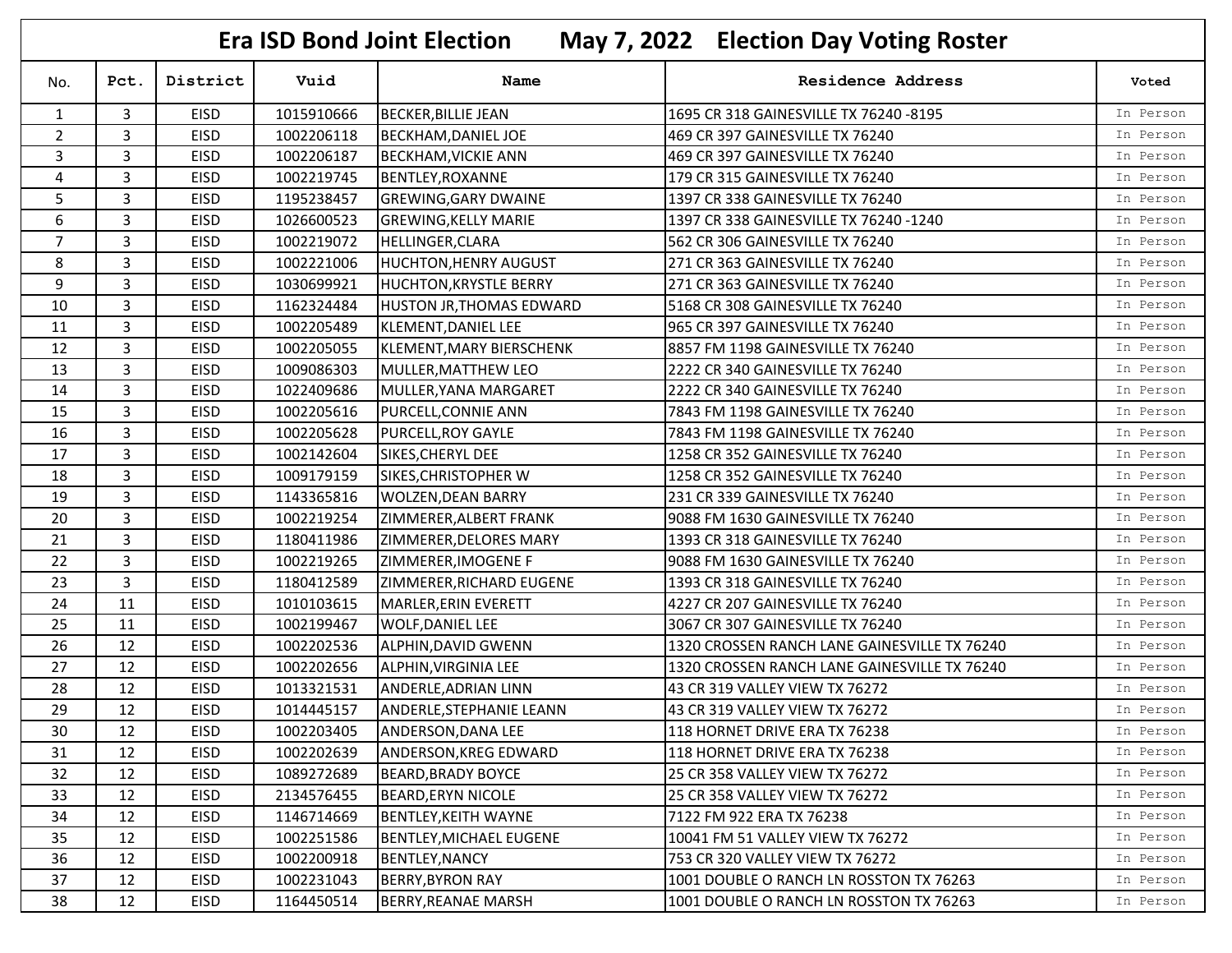| 39 | 12 | <b>EISD</b> | 1045498865 | <b>BOEDEKER, LEAH WHITESIDE</b> | 198 ARENA LANE ERA TX 76238                 | In Person |
|----|----|-------------|------------|---------------------------------|---------------------------------------------|-----------|
| 40 | 12 | <b>EISD</b> | 1160892283 | <b>BORDINE, MATTHEW LEE</b>     | 128 HARGROVE STREET ERA TX 76238            | In Person |
| 41 | 12 | <b>EISD</b> | 1002204191 | <b>BOYD, CAROLYN BERRY</b>      | 16578 WEST FM 922 ROSSTON TX 76263          | In Person |
| 42 | 12 | <b>EISD</b> | 1002204209 | <b>BOYD, NORRIS WAYNE</b>       | 16578 WEST FM 922 ROSSTON TX 76263          | In Person |
| 43 | 12 | <b>EISD</b> | 1091967214 | <b>BROWN, JEFFREY SCOTT</b>     | 7252 FM 922 ERA TX 76238                    | In Person |
| 44 | 12 | <b>EISD</b> | 1002200567 | <b>BROWN, LACI DAWNE</b>        | 7252 FM 922 ERA TX 76238                    | In Person |
| 45 | 12 | <b>EISD</b> | 1002273007 | <b>BROWN, MARGARET CLIFTON</b>  | 9854 FM 51 ERA TX 76238                     | In Person |
| 46 | 12 | <b>EISD</b> | 1002203524 | <b>BROWN, SHERRI JO</b>         | 9850 FM 51 ERA TX 76238                     | In Person |
| 47 | 12 | <b>EISD</b> | 1127759036 | <b>BRUCATO, RUTHANN WITTMAN</b> | 1338 CR 385 ERA TX 76238                    | In Person |
| 48 | 12 | <b>EISD</b> | 1002253127 | <b>BURGESS, MARVIN EUGENE</b>   | 616 CR 356 VALLEY VIEW TX 76272             | In Person |
| 49 | 12 | <b>EISD</b> | 1002203303 | <b>BURGESS, MELISSA DEE</b>     | 616 CR 356 VALLEY VIEW TX 76272             | In Person |
| 50 | 12 | <b>EISD</b> | 1089240354 | <b>CARLTON, CHANCE TAYLOR</b>   | 657 CR 348 VALLEY VIEW TX 76272             | In Person |
| 51 | 12 | <b>EISD</b> | 1160421576 | <b>CARLTON, COURTNEY KAYE</b>   | 657 CR 348 VALLEY VIEW TX 76272             | In Person |
| 52 | 12 | <b>EISD</b> | 1175224345 | <b>CIMA, NANCY MAE</b>          | 175 CR 346 GAINESVILLE TX 76240             | In Person |
| 53 | 12 | <b>EISD</b> | 1050957523 | CLARK, JON-MICHAEL THOMAS       | 1331 CR 346 GAINESVILLE TX 76240            | In Person |
| 54 | 12 | <b>EISD</b> | 1027273927 | CLARK, LAURA ALLISON            | 1331 CR 346 GAINESVILLE TX 76240            | In Person |
| 55 | 12 | <b>EISD</b> | 1013762754 | DAVIES, LORI MACFARLANE         | 2109 CR 366 GAINESVILLE TX 76240            | In Person |
| 56 | 12 | <b>EISD</b> | 1014551498 | DEAN, MELINDA MYERS             | 1151 CR 348 VALLEY VIEW TX 76272            | In Person |
| 57 | 12 | <b>EISD</b> | 1008652903 | DENISON, NANCY MARIE            | 1529 CR 366 GAINESVILLE TX 76240            | In Person |
| 58 | 12 | <b>EISD</b> | 1008652886 | DENISON, SCOTT EDWARD           | 1529 CR 366 GAINESVILLE TX 76240            | In Person |
| 59 | 12 | <b>EISD</b> | 1040128625 | DIETZ, ALISHA MARIE             | 224 COLLEGE AVENUE ERA TX 76238             | In Person |
| 60 | 12 | <b>EISD</b> | 1091431332 | DOANE, CHRISTOPHER WILLIAM      | 19105 WEST FM 922 FORESTBURG TX 76239       | In Person |
| 61 | 12 | <b>EISD</b> | 1175006338 | DOANE, TANYA KAY                | 19105 WEST FM 922 FORESTBURG TX 76239 -2176 | In Person |
| 62 | 12 | EISD        | 1218090521 | EATON, AMANDA MARIE             | 2576 CR 321 VALLEY VIEW TX 76272            | In Person |
| 63 | 12 | <b>EISD</b> | 1205218809 | <b>EATON, JAMES DENNY</b>       | 2576 CR 321 VALLEY VIEW TX 76272            | In Person |
| 64 | 12 | <b>EISD</b> | 2163417172 | ELDRIDGE, LEWIS M               | 171 CEMETERY ROAD ERA TX 76238              | In Person |
| 65 | 12 | <b>EISD</b> | 1202554973 | ELDRIDGE, MACY LYNN             | 1965 CR 321 VALLEY VIEW TX 76272            | In Person |
| 66 | 12 | <b>EISD</b> | 2000900153 | ELDRIDGE, RYAN AARON            | 1965 CR 321 VALLEY VIEW TX 76272            | In Person |
| 67 | 12 | <b>EISD</b> | 1002204232 | <b>ELLIS, G C MORTON</b>        | 437 ELLIS RANCH ROAD ROSSTON TX 76263       | In Person |
| 68 | 12 | <b>EISD</b> | 1002204245 | ELLIS, MARY WALLACE             | 437 ELLIS RANCH ROAD ROSSTON TX 76263       | In Person |
| 69 | 12 | <b>EISD</b> | 1206123429 | <b>ELLIS, MEREDITH HAYES</b>    | 275 ELLIS RANCH ROAD ROSSTON TX 76263       | In Person |
| 70 | 12 | <b>EISD</b> | 1002202365 | FERRELL, DEBORAH PHILLIPP       | 331 BOLIVAR ROAD ERA TX 76238               | In Person |
| 71 | 12 | EISD        | 1002201566 | <b>FERRELL, ROBERT JAMES</b>    | 331 BOLIVAR ROAD ERA TX 76238               | In Person |
| 72 | 12 | EISD        | 1002220011 | FLEITMAN, DANIEL WILLIAM        | 13107 FM 51 ERA TX 76238                    | In Person |
| 73 | 12 | EISD        | 1002273838 | FLEITMAN, GLENDA MAE            | 13107 FM 51 ERA TX 76238                    | In Person |
| 74 | 12 | EISD        | 1002204733 | <b>FORD, JERRY WAYNE</b>        | 308 CR 362 ROSSTON TX 76263                 | In Person |
| 75 | 12 | EISD        | 1002203894 | FORD, LOUISE                    | 5794 CR 343 FORESTBURG TX 76239             | In Person |
| 76 | 12 | EISD        | 1028762831 | FORD, REBECCA LONG              | 308 CR 362 ROSSTON TX 76263                 | In Person |
| 77 | 12 | EISD        | 1089325232 | FREEMAN, LAYNE RAY              | 1047 CR 317 VALLEY VIEW TX 76272            | In Person |
| 78 | 12 | EISD        | 1089791805 | FREEMAN, SAMANTHA REMORENKO     | 1047 CR 317 VALLEY VIEW TX 76272            | In Person |
| 79 | 12 | EISD        | 1154431888 | <b>GOBLE, MARILYN SARGENT</b>   | 325 BOLIVAR ROAD ERA TX 76238               | In Person |
| 80 | 12 | EISD        | 1154752586 | <b>GOBLE, ROBERT EMBURY</b>     | 325 BOLIVAR ROAD ERA TX 76238               | In Person |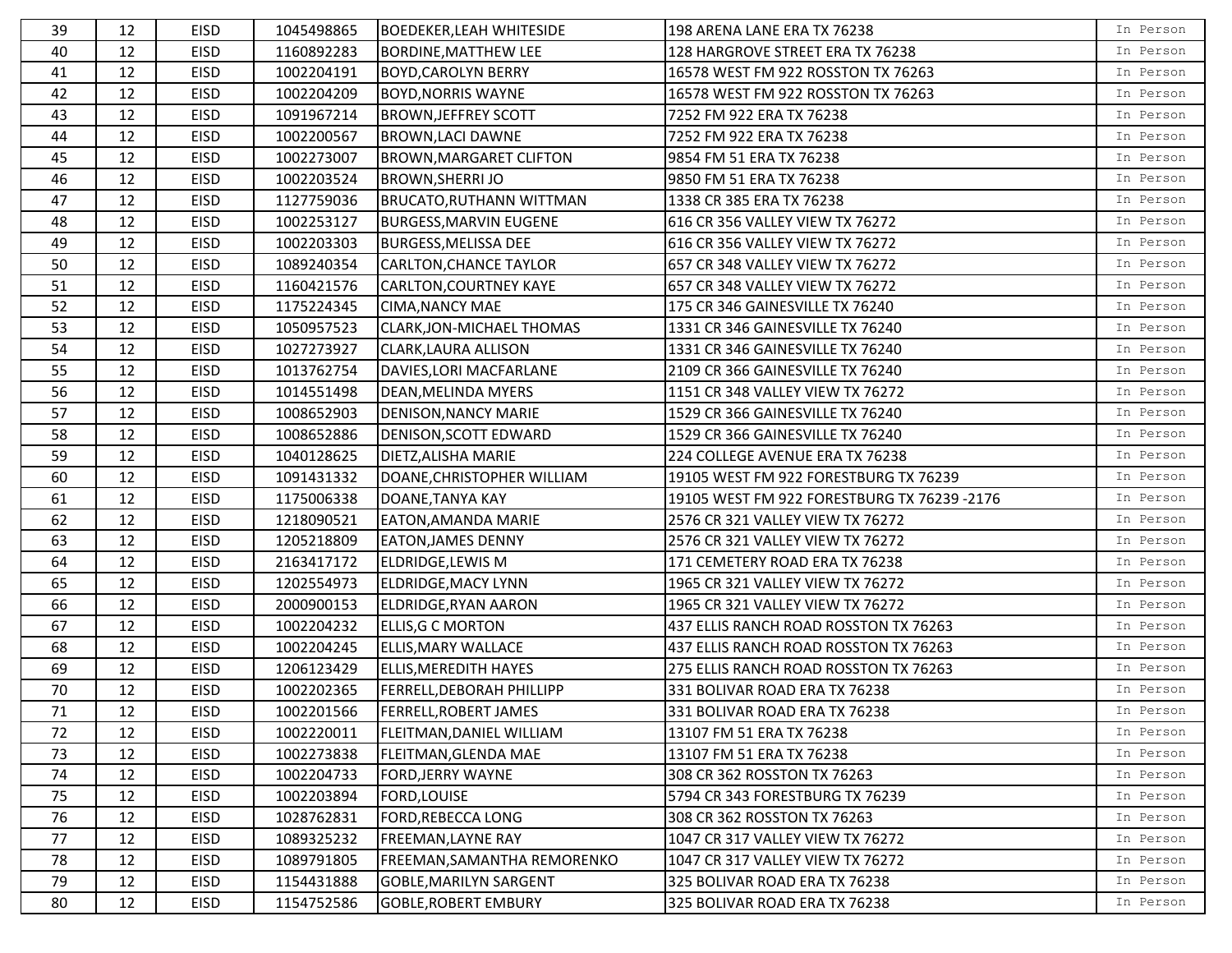| 81  | 12 | <b>EISD</b> | 1198107453 | <b>GORE, RICKY GENE</b>     | 409 CR 358 VALLEY VIEW TX 76272 -3369 | In Person |
|-----|----|-------------|------------|-----------------------------|---------------------------------------|-----------|
| 82  | 12 | <b>EISD</b> | 1018760431 | GRAY, BARBARA JEAN          | 247 BOLIVAR ROAD ERA TX 76238         | In Person |
| 83  | 12 | EISD        | 1009343188 | <b>GRAY, TOMMY WAYNE</b>    | 247 BOLIVAR ROAD ERA TX 76238         | In Person |
| 84  | 12 | EISD        | 1007635165 | <b>GREER, CHAD ANTHONY</b>  | 7179 WEST FM 922 ERA TX 76238         | In Person |
| 85  | 12 | EISD        | 1011918263 | <b>GREER, KRYSTLE GAYLE</b> | 7179 WEST FM 922 ERA TX 76238         | In Person |
| 86  | 12 | <b>EISD</b> | 1158944252 | <b>GREWING, TROY DALE</b>   | 7233 WEST FM 922 ERA TX 76238         | In Person |
| 87  | 12 | <b>EISD</b> | 1002178448 | <b>GUESS, LANDIS GAYLE</b>  | 175 CR 346 GAINESVILLE TX 76240       | In Person |
| 88  | 12 | EISD        | 1092058850 | HARDY, AUTRY DEE            | 33 CR 3571 ERA TX 76238               | In Person |
| 89  | 12 | <b>EISD</b> | 1092058866 | HARDY, DIANNA LOU           | 33 CR 3571 ERA TX 76238               | In Person |
| 90  | 12 | EISD        | 2162747286 | HENRY, BRIAN EDWARD         | 787 CR 387 ERA TX 76238               | In Person |
| 91  | 12 | EISD        | 1138609481 | HENRY, SARAH MARIE          | 787 CR 387 ERA TX 76238               | In Person |
| 92  | 12 | EISD        | 1002204324 | HOTT, CHARLES WAYNE         | 17788 FM 922 FORESTBURG TX 76239      | In Person |
| 93  | 12 | EISD        | 1009444238 | HOTT, PEGGY ANN             | 18136 WEST FM 922 ROSSTON TX 76263    | In Person |
| 94  | 12 | EISD        | 1150326187 | HUCKABEE, TAMMY JEAN        | 278 THOMASON STREET ERA TX 76238      | In Person |
| 95  | 12 | EISD        | 2124355160 | HUDDLESTON, ANESA KAY       | 2077 CR 374 VALLEY VIEW TX 76272      | In Person |
| 96  | 12 | EISD        | 1182106533 | HUDDLESTON, CAITLYN CAMILL  | 38 ARENA LANE ERA TX 76238            | In Person |
| 97  | 12 | <b>EISD</b> | 1002202320 | HUDDLESTON, CATHY JO        | 48 ARENA LANE ERA TX 76238            | In Person |
| 98  | 12 | EISD        | 1023709178 | HUDDLESTON, MATHEW CHANCE   | 38 ARENA LANE ERA TX 76238            | In Person |
| 99  | 12 | EISD        | 1009272884 | HUDDLESTON, RANDY WAYNE     | 48 ARENA LANE ERA TX 76238            | In Person |
| 100 | 12 | <b>EISD</b> | 1002202924 | KINDIGER, JAMETTE HUNT      | 6955 WEST FM 922 ERA TX 76238         | In Person |
| 101 | 12 | EISD        | 1060219753 | KLEMENT, AMANDA GEORGE      | 107 CR 3571 ERA TX 76238              | In Person |
| 102 | 12 | EISD        | 1002197288 | KLEMENT, BRENDA JEAN        | 700 CR 348 VALLEY VIEW TX 76272       | In Person |
| 103 | 12 | EISD        | 1009715053 | <b>KLEMENT, JUSTIN ROSS</b> | 107 CR 3571 ERA TX 76238              | In Person |
| 104 | 12 | <b>EISD</b> | 1002202144 | KNABE, MICHAEL ALBERT       | 1573 CR 398 ROSSTON TX 76263          | In Person |
| 105 | 12 | EISD        | 1002202930 | <b>KNABE, TINA SUE</b>      | 1573 CR 398 ROSSTON TX 76263          | In Person |
| 106 | 12 | EISD        | 1015478332 | KNIGHT, GAIL                | 9979 WEST FM 922 ERA TX 76238         | In Person |
| 107 | 12 | EISD        | 1012280707 | KNIGHT, JOE MAC             | 9979 WEST FM 922 ERA TX 76238         | In Person |
| 108 | 12 | EISD        | 1018081967 | KNIGHT, WALTER MILLER       | 14750 WEST FM 922 ROSSTON TX 76263    | In Person |
| 109 | 12 | EISD        | 1002202377 | LAUDERBACK, DEBRA JUANITA   | 3438 CR 320 ERA TX 76238              | In Person |
| 110 | 12 | EISD        | 1002201196 | LEWIS, JERRY RAYMOND        | 2898 CR 321 VALLEY VIEW TX 76272      | In Person |
| 111 | 12 | EISD        | 1002201203 | LEWIS, PAULA                | 2898 CR 321 VALLEY VIEW TX 76272      | In Person |
| 112 | 12 | <b>EISD</b> | 1002205064 | LEWTER, LANITA              | 5254 CR 331 GAINESVILLE TX 76240      | In Person |
| 113 | 12 | EISD        | 1002205072 | LEWTER, LANNY JOE           | 5254 CR 331 GAINESVILLE TX 76240      | In Person |
| 114 | 12 | EISD        | 1002202116 | LUSTER, NELDA MOONEY        | 216 COLLEGE AVENUE ERA TX 76238       | In Person |
| 115 | 12 | EISD        | 1002195767 | MARTIN, THURMAN JACK        | 368 CR 376 GAINESVILLE TX 76240       | In Person |
| 116 | 12 | EISD        | 1002273167 | MAUGHAN, HAROLD WARREN      | 587 CR 371 FORESTBURG TX 76239        | In Person |
| 117 | 12 | EISD        | 2003375387 | MAUGHAN, JINNA LABOR        | 587 CR 371 FORESTBURG TX 76239        | In Person |
| 118 | 12 | EISD        | 1166607448 | MCKENZIE, VICTORIA MARIE    | 320 CR 382 ERA TX 76238               | In Person |
| 119 | 12 | EISD        | 2126224804 | MCLAUGHLIN, MICHAEL PATRICK | 2142 CR 332 ERA TX 76238              | In Person |
| 120 | 12 | EISD        | 1179967786 | MCLAUGHLIN, SOMMER LYNN     | 2142 CR 332 ERA TX 76238              | In Person |
| 121 | 12 | EISD        | 1007635718 | METZLER, KARL RAY           | 1071 CR 365 GAINESVILLE TX 76240      | In Person |
| 122 | 12 | EISD        | 1002202768 | METZLER, KATHERINE M        | 1071 CR 365 GAINESVILLE TX 76240      | In Person |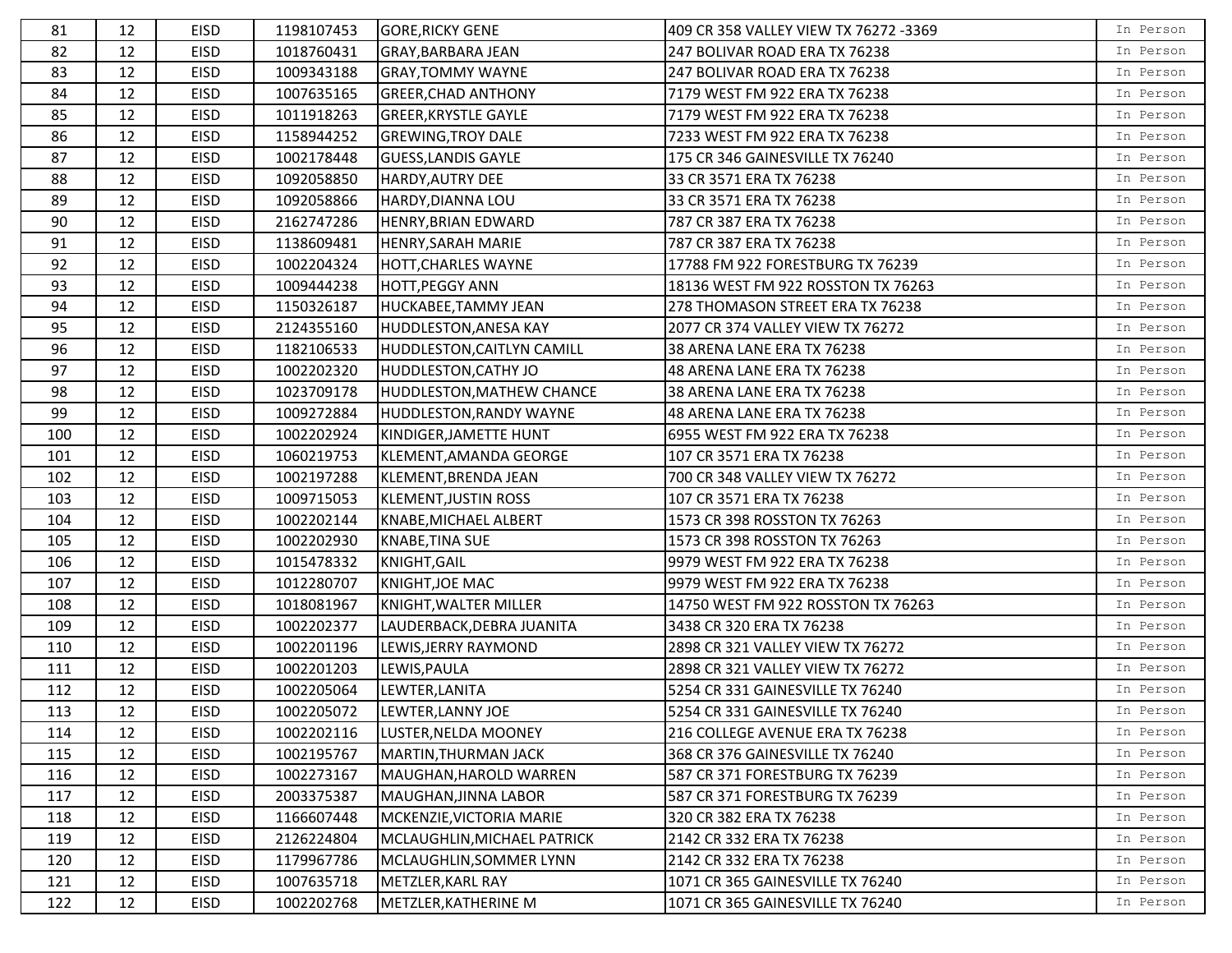| 123 | 12 | <b>EISD</b> | 1002197917 | MEYER, CARLYN FORD          | 2143 CR 332 ERA TX 76238              | In Person |
|-----|----|-------------|------------|-----------------------------|---------------------------------------|-----------|
| 124 | 12 | <b>EISD</b> | 1002197337 | MEYER, JIMMY DALE           | 2143 CR 332 ERA TX 76238              | In Person |
| 125 | 12 | <b>EISD</b> | 1046103586 | MIDDLETON, JALISE SUTTON    | 365 CR 326 FORESTBURG TX 76239        | In Person |
| 126 | 12 | <b>EISD</b> | 1045693969 | MIDDLETON, MARK FULTON      | 365 CR 326 FORESTBURG TX 76239        | In Person |
| 127 | 12 | <b>EISD</b> | 1083095938 | MIHALYI, JUSTIN MARTIN      | 8145 FM 51 GAINESVILLE TX 76240       | In Person |
| 128 | 12 | <b>EISD</b> | 1170642776 | MIHALYI, MEGHAN JEANNE      | 8145 FM 51 GAINESVILLE TX 76240 -0218 | In Person |
| 129 | 12 | <b>EISD</b> | 2166204993 | MILLER, JOYLEEN YVETTE      | 193 HENDERSON LANE MUENSTER TX 76252  | In Person |
| 130 | 12 | <b>EISD</b> | 1024090635 | MILLER, KIMBERLY DALE       | 301 BOLIVAR ROAD ERA TX 76238         | In Person |
| 131 | 12 | <b>EISD</b> | 1003689286 | MILLER, RONALD LEE          | 301 BOLIVAR ROAD ERA TX 76238         | In Person |
| 132 | 12 | <b>EISD</b> | 1002144931 | MITCHELL, BRADLEY WAYNE     | 177 MALONE STREET ERA TX 76238        | In Person |
| 133 | 12 | <b>EISD</b> | 2159115046 | MITCHELL, JACKSON SLAID     | 177 MALONE STREET ERA TX 76238        | In Person |
| 134 | 12 | <b>EISD</b> | 1002199818 | MITCHELL, MISTY MARIE       | 177 MALONE STREET ERA TX 76238 -2026  | In Person |
| 135 | 12 | <b>EISD</b> | 1002201257 | MODE, DONALD OLIVER         | 213 CEMETERY ROAD ERA TX 76238        | In Person |
| 136 | 12 | <b>EISD</b> | 2166204901 | MOELLENKAMP, LISA DIANE     | 193 HENDERSON LANE MUENSTER TX 76252  | In Person |
| 137 | 12 | <b>EISD</b> | 1002190864 | MOON, ANDREA DIANE          | 1049 CR 328 ERA TX 76238              | In Person |
| 138 | 12 | <b>EISD</b> | 1002203201 | <b>MOON, JASON TROY</b>     | 1049 CR 328 ERA TX 76238              | In Person |
| 139 | 12 | EISD        | 2121243740 | <b>MOON, LUKE WYATT</b>     | 1049 CR 328 ERA TX 76238              | In Person |
| 140 | 12 | <b>EISD</b> | 1002273069 | MULLER, JUDY LYNN           | 112 BOLIVAR ROAD ERA TX 76238         | In Person |
| 141 | 12 | EISD        | 2002519949 | MULLER, MATTHEW WILLIAM     | 112 BOLIVAR ROAD ERA TX 76238         | In Person |
| 142 | 12 | <b>EISD</b> | 1020208035 | MULLER, RUTHIE LANELLE      | 112 BOLIVAR ROAD ERA TX 76238         | In Person |
| 143 | 12 | <b>EISD</b> | 1002273228 | MULLER, WILLIAM COY         | 112 BOLIVAR ROAD ERA TX 76238         | In Person |
| 144 | 12 | <b>EISD</b> | 1002204574 | MUNCASTER, SUSAN CLAIRE     | 1725 CR 334 DECATUR TX 76234          | In Person |
| 145 | 12 | <b>EISD</b> | 1002202884 | MYERS, CYNTHIA RAE          | 807 CR 317 VALLEY VIEW TX 76272       | In Person |
| 146 | 12 | <b>EISD</b> | 1002202878 | MYERS, TOMMY JOE            | 807 CR 317 VALLEY VIEW TX 76272       | In Person |
| 147 | 12 | <b>EISD</b> | 1020588073 | PASCHAL, BILLIE JEAN        | 19180 WEST FM 922 FORESTBURG TX 76239 | In Person |
| 148 | 12 | <b>EISD</b> | 1013830667 | PASCHAL, KIRK DOUGLAS       | 19180 WEST FM 922 FORESTBURG TX 76239 | In Person |
| 149 | 12 | <b>EISD</b> | 1002201495 | PETERS, LYNN CAROL          | 7022 WEST FM 922 ERA TX 76238         | In Person |
| 150 | 12 | <b>EISD</b> | 1089538169 | PETTY, DAVID ALLEN          | 776 CR 365 GAINESVILLE TX 76240       | In Person |
| 151 | 12 | <b>EISD</b> | 2141568628 | PETTY, TARYN LOIS           | 776 CR 365 GAINESVILLE TX 76240       | In Person |
| 152 | 12 | <b>EISD</b> | 1002154322 | PHILLIPS, MICHAEL KEVIN     | 6989 WEST FM 922 ERA TX 76238         | In Person |
| 153 | 12 | <b>EISD</b> | 1022399495 | PRATT, BILLY JOE            | 6696 WEST FM 922 VALLEY VIEW TX 76272 | In Person |
| 154 | 12 | <b>EISD</b> | 1089849430 | <b>PUCKETT, EDDIE RAY</b>   | 7226 WEST FM 922 ERA TX 76238         | In Person |
| 155 | 12 | EISD        | 1047424582 | <b>PUCKETT, JERRY DON</b>   | 4593 CR 398 DECATUR TX 76234          | In Person |
| 156 | 12 | EISD        | 1002200726 | PUCKETT, TAMMY GAYLE        | 7226 WEST FM 922 ERA TX 76238         | In Person |
| 157 | 12 | EISD        | 1002202429 | PYLE, BETTY ELIZABETH       | 14624 FM 51 GAINESVILLE TX 76240      | In Person |
| 158 | 12 | EISD        | 1008986442 | PYLE, JOHN MICHAEL          | 14624 FM 51 GAINESVILLE TX 76240      | In Person |
| 159 | 12 | EISD        | 1002204906 | RAMON JR, ISMAEL            | 325 CR 334 DECATUR TX 76234           | In Person |
| 160 | 12 | EISD        | 1002204910 | <b>RAMON, TERRE LEE</b>     | 325 CR 334 DECATUR TX 76234           | In Person |
| 161 | 12 | EISD        | 1158213659 | RAMSEY, KRISTE LEANN        | 7215 CR 343 FORESTBURG TX 76239       | In Person |
| 162 | 12 | EISD        | 2129616293 | RAUSCHUBER, CHISAM LYNN     | 2606 CR 346 GAINESVILLE TX 76240      | In Person |
| 163 | 12 | EISD        | 1002217036 | <b>REED JR, JERRY WAYNE</b> | 445 CR 319 ERA TX 76238               | In Person |
| 164 | 12 | EISD        | 1014977288 | REED, REBEKAH SUE           | 445 CR 319 ERA TX 76238               | In Person |
|     |    |             |            |                             |                                       |           |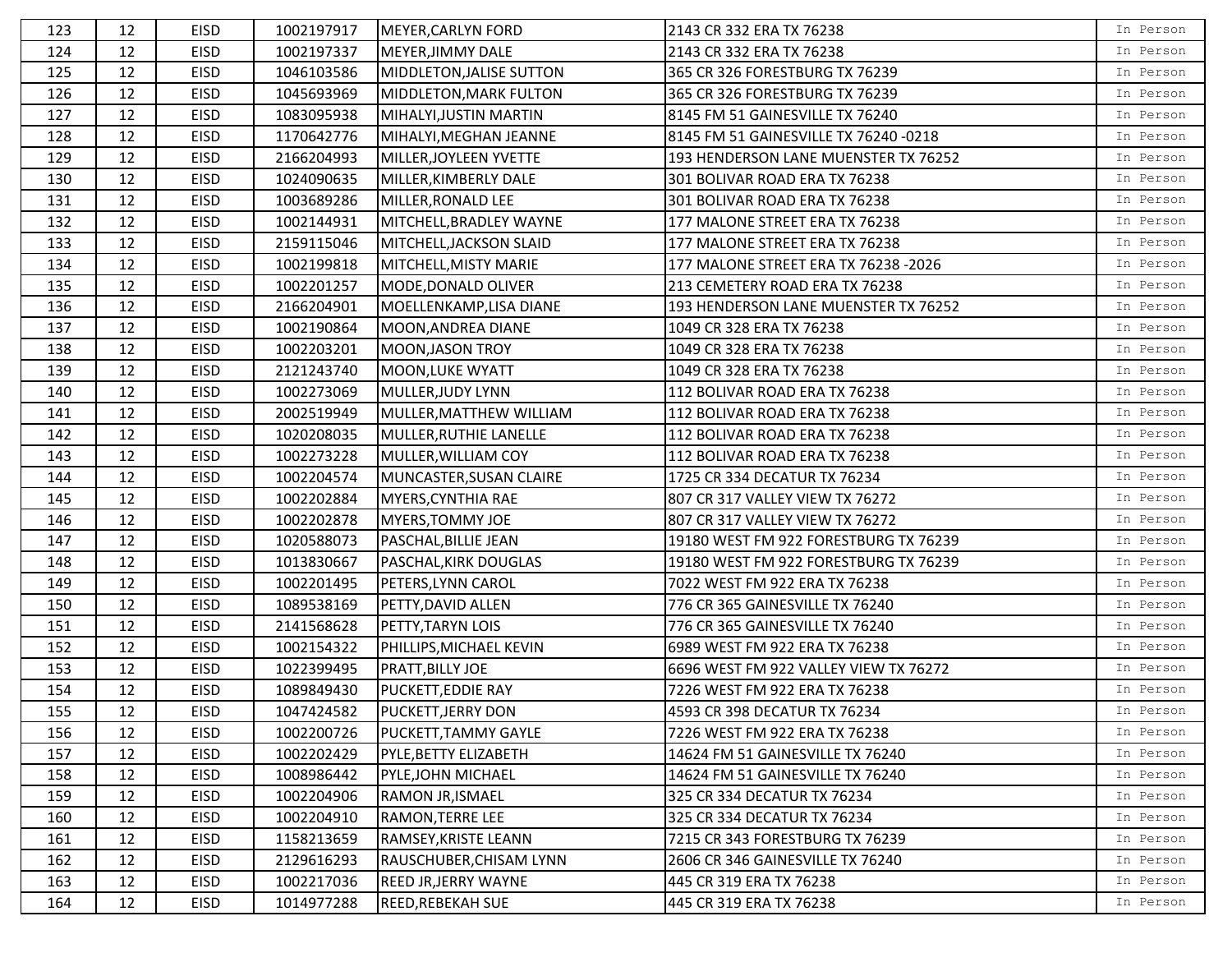| 165 | 12 | <b>EISD</b> | 1089287203 | <b>REED, TARA CHERI</b>        | 281 BERRY LANE ROSSTON TX 76263        | In Person |
|-----|----|-------------|------------|--------------------------------|----------------------------------------|-----------|
| 166 | 12 | <b>EISD</b> | 1217436227 | REITER, GRETCHEN DIANE KINDER  | 112 CR 3571 ERA TX 76238               | In Person |
| 167 | 12 | EISD        | 1002273082 | <b>REITER, TODD ALLEN</b>      | 112 CR 3571 ERA TX 76238               | In Person |
| 168 | 12 | <b>EISD</b> | 1089809535 | REMORENKO, RANDOLPH            | 1137 CR 317 VALLEY VIEW TX 76272       | In Person |
| 169 | 12 | <b>EISD</b> | 1009620349 | RICHARDSON, THOMAS EMMITT      | 7215 CR 343 FORESTBURG TX 76239        | In Person |
| 170 | 12 | EISD        | 1042317776 | RILEY, AMANDA MYERS            | 841 CR 317 VALLEY VIEW TX 76272 -4767  | In Person |
| 171 | 12 | <b>EISD</b> | 1060392826 | <b>RILEY, SHANE ALAN</b>       | 841 CR 317 VALLEY VIEW TX 76272        | In Person |
| 172 | 12 | <b>EISD</b> | 1002215743 | ROLLER, GRADY HOWARD           | 339 CR 347 FORESTBURG TX 76239         | In Person |
| 173 | 12 | <b>EISD</b> | 1013776642 | ROLLER, JOHN THOMAS            | 141 HARGROVE STREET ERA TX 76238       | In Person |
| 174 | 12 | <b>EISD</b> | 1013918537 | <b>ROLLER, KRISTEN ROSE</b>    | 141 HARGROVE STREET ERA TX 76238 -2022 | In Person |
| 175 | 12 | <b>EISD</b> | 1143867973 | ROLLER, LINDA RICHARDSON       | 339 CR 347 FORESTBURG TX 76239 -2157   | In Person |
| 176 | 12 | <b>EISD</b> | 1198294138 | SANFORD, DOUGLAS PAUL          | 2226 CR 366 GAINESVILLE TX 76240       | In Person |
| 177 | 12 | <b>EISD</b> | 2130542907 | SANFORD, LESLIE                | 2226 CR 366 GAINESVILLE TX 76240       | In Person |
| 178 | 12 | <b>EISD</b> | 1019855328 | SAWERS, DAMMI NICOLE           | 2025 CR 332 ERA TX 76238               | In Person |
| 179 | 12 | <b>EISD</b> | 1013773069 | SAWYER, KRYSTAL RENEE          | 191 CEMETERY ROAD ERA TX 76238         | In Person |
| 180 | 12 | <b>EISD</b> | 1002273114 | SAWYER, RANDAL EDWARD          | 191 CEMETERY ROAD ERA TX 76238         | In Person |
| 181 | 12 | <b>EISD</b> | 1002201344 | SELBY, GREG                    | 4823 CR 321 VALLEY VIEW TX 76272       | In Person |
| 182 | 12 | <b>EISD</b> | 1002273076 | SELBY, MICHAEL DOYLE           | 332 CR 348 VALLEY VIEW TX 76272        | In Person |
| 183 | 12 | <b>EISD</b> | 1002200800 | <b>SELBY, MICHELLE K</b>       | 4823 CR 321 ERA TX 76238               | In Person |
| 184 | 12 | <b>EISD</b> | 1002201363 | SELBY, PATRICIA                | 6604 FM 922 ERA TX 76238               | In Person |
| 185 | 12 | EISD        | 1175972514 | <b>SELBY, RHONDA MARIE</b>     | 6416 CR 321 VALLEY VIEW TX 76272       | In Person |
| 186 | 12 | <b>EISD</b> | 1027488502 | <b>SELBY, SCOTT ALLAN</b>      | 6416 CR 321 VALLEY VIEW TX 76272       | In Person |
| 187 | 12 | <b>EISD</b> | 1002196745 | SHUFELT, JULIAN LUKE           | 7245 WEST FM 922 ERA TX 76238          | In Person |
| 188 | 12 | <b>EISD</b> | 1003600667 | SICKING, BART JOSEPH           | 39 BERRY LANE ROSSTON TX 76263         | In Person |
| 189 | 12 | <b>EISD</b> | 1008527768 | SMITH, ALAN LEE                | 6432 WEST FM 922 ERA TX 76238          | In Person |
| 190 | 12 | <b>EISD</b> | 1014246562 | SMITH, ELDON WAYNE             | 740 CR 319 VALLEY VIEW TX 76272        | In Person |
| 191 | 12 | EISD        | 1002201411 | <b>SMITH, JOHNNY ROY</b>       | 456 CR 313 GAINESVILLE TX 76240        | In Person |
| 192 | 12 | EISD        | 1008527752 | SMITH, RITA STATON             | 6432 FM 922 ERA TX 76238               | In Person |
| 193 | 12 | <b>EISD</b> | 1031242122 | SMITH, SHEILA LOUISE           | 740 CR 319 VALLEY VIEW TX 76272        | In Person |
| 194 | 12 | <b>EISD</b> | 1002203286 | SPEARS, ALAN RAY               | 1768 CR 329 GAINESVILLE TX 76240       | In Person |
| 195 | 12 | <b>EISD</b> | 1002203272 | SPEARS, PATRICIA LEANN         | 1768 CR 329 GAINESVILLE TX 76240       | In Person |
| 196 | 12 | <b>EISD</b> | 1010466044 | SPRAGG, LAURA NICHOLS          | 8145 FM 51 GAINESVILLE TX 76240        | In Person |
| 197 | 12 | EISD        | 1002197495 | <b>STEVENS, BEVERLY SUE</b>    | 4499 WEST FM 922 VALLEY VIEW TX 76272  | In Person |
| 198 | 12 | EISD        | 1089273014 | <b>STEVENS, BRADLEY THOMAS</b> | 3319 CR 321 ERA TX 76238               | In Person |
| 199 | 12 | EISD        | 2121472872 | <b>STEVENS, COURTNEY L</b>     | 264 CR 319 ERA TX 76238                | In Person |
| 200 | 12 | EISD        | 1002202279 | <b>STEVENS, DEBORAH SUE</b>    | 4566 FM 922 ERA TX 76238               | In Person |
| 201 | 12 | <b>EISD</b> | 1002197870 | <b>STEVENS, STEVEN RAY</b>     | 4499 WEST FM 922 VALLEY VIEW TX 76272  | In Person |
| 202 | 12 | EISD        | 1201071784 | STEVENS, THERESA RAE           | 3319 CR 321 VALLEY VIEW TX 76272       | In Person |
| 203 | 12 | EISD        | 1002202897 | <b>STEVENS, WALTER THOMAS</b>  | 4566 FM 922 ERA TX 76238               | In Person |
| 204 | 12 | EISD        | 1011489975 | <b>SUTTON, BRIAN DEE</b>       | 377 CR 326 FORESTBURG TX 76239         | In Person |
| 205 | 12 | EISD        | 1002202349 | <b>SWANK, CINDY LYNN</b>       | 19013 WEST FM 922 ROSSTON TX 76263     | In Person |
| 206 | 12 | EISD        | 1002202331 | SWANK, GRAHAM G                | 19013 WEST FM 922 ROSSTON TX 76263     | In Person |